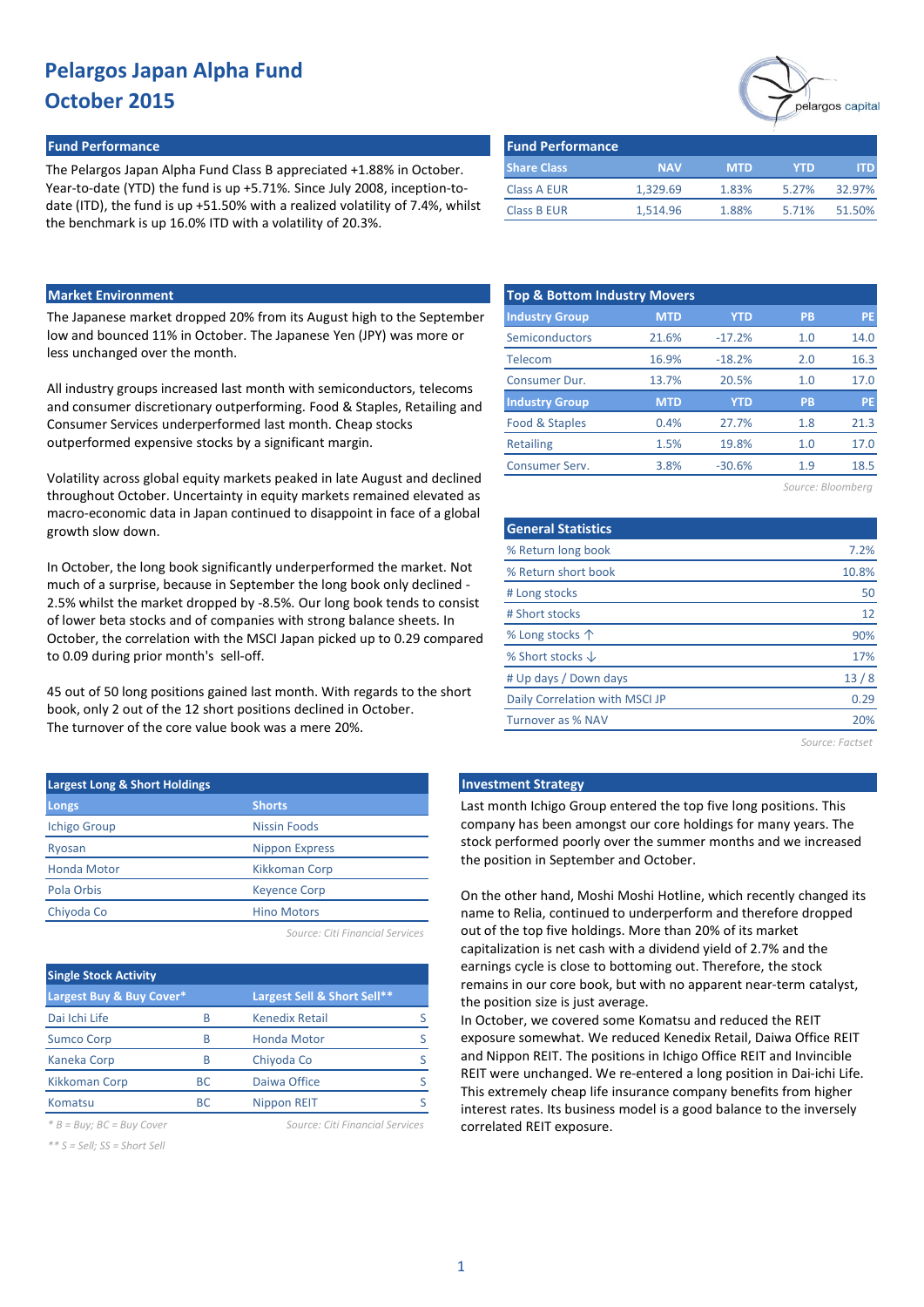### **Investment Strategy**

Honda was the top contributor last month. The stock price appreciated 14.3% in October and quickly recovered from the August, September sell-off. It still trades at just 1x price-to-book.

Tokyo Ohka Kogyo, a 2% long position, jumped 23% last month. This specialty chemical company is heavily exposed to the semiconductor industry and has a market capitalization of just 1.3bn US dollar. 30% of its market cap consists of cash and with operating margins of 15% the company has plenty of capacity to buy back its stock at and even below book value. Last quarter the company cancelled 3.3% of outstanding shares.

In October, all the losing positions were short positions. Kikkoman contributed 0.6% in September, and despite buying part of the short position back the loss still accounted for 0.4% as Kikkoman rallied 16% in October.

The short positions in Komatsu and Unicharm lost 0.3% each, which is equal to the profit those stocks contributed in September.

On a sector basis, the largest net exposure is still in Financials (+17%) of which 10% are REITs.

| <b>Top Gainers &amp; Losers</b> |      |        |                      |   |                 |
|---------------------------------|------|--------|----------------------|---|-----------------|
| <b>Gainers</b>                  |      | $CTR*$ | <b>Losers</b>        |   | $CTR*$          |
| Honda Motor                     | L    | 0.5%   | <b>Kikkoman Corp</b> | S | $-0.4%$         |
| <b>Ichigo Group</b>             |      | 0.5%   | <b>Keyence Corp</b>  | S | $-0.3%$         |
| <b>Fujitec Co</b>               |      | 0.4%   | <b>Hino Motors</b>   | S | $-0.3%$         |
| Tokyo Ohka                      |      | 0.4%   | Komatsu              | S | $-0.3%$         |
| Shin-Etsu                       |      | 0.4%   | Unicharm             | S | $-0.3%$         |
| $*CTR =$ Contribution           |      |        |                      |   | Source: Factset |
| <b>Sectors</b>                  | Ne f |        | Gross                |   |                 |
| Utilities                       | -1%  |        | $-25$<br>1%          |   |                 |
| <b>Telecommunication</b>        | -1%  |        | o%<br>$-1%$          |   |                 |



*Source: UBS PAS*

#### **Value Factor Performance\* Style Performance P/E P/B FCF EV/EBITDA MTD** 5.2% 0.1% 2.4% 0.0% 0.3% 1.3% **YTD** 3.2% 0.8% 2.1% 2.7% 1.9% 2.5% **EV/IC** 1.9% **Div Yld** 0.0% 2.7% 0.3%





*Source: Factset\**

On a daily basis we track a number of style factors based on our proprietary quant model. This helps us to detect dislocation within the market. In addition, it helps our understanding of style trends and investor's behavior in Japan.

October turned out to be a reasonable good month for our value style. The value composite was up +1%. Amongst the underlying value factors, price-to-earnings (P/E) and price-to-book (P/B) were strong. P/E delivered 5.2%, on the other hand the dividend yield factor was just flat. P/B performed well adding 2.4%. The mentioned returns are based on sector neutrality.

Our biggest dividend exposure is the 10% net long position in REITs. Though the REIT index underperformed in October, it still appreciated +3.3% and year-to-date the REIT index is down by -7.1%.

The market environment remains highly volatile with central banking induced uncertainty. In August volatility spiked to the highest level since the global financial crisis. Value factors were holding up pretty well, but are just not yet upward trending.

The P/B of the long book is 1.6x and 2.2x for the short book. Dividend yield of the long book is somewhat higher and EV/EBITDA of the long book is 8.9x compared to 11.7x for the short book.

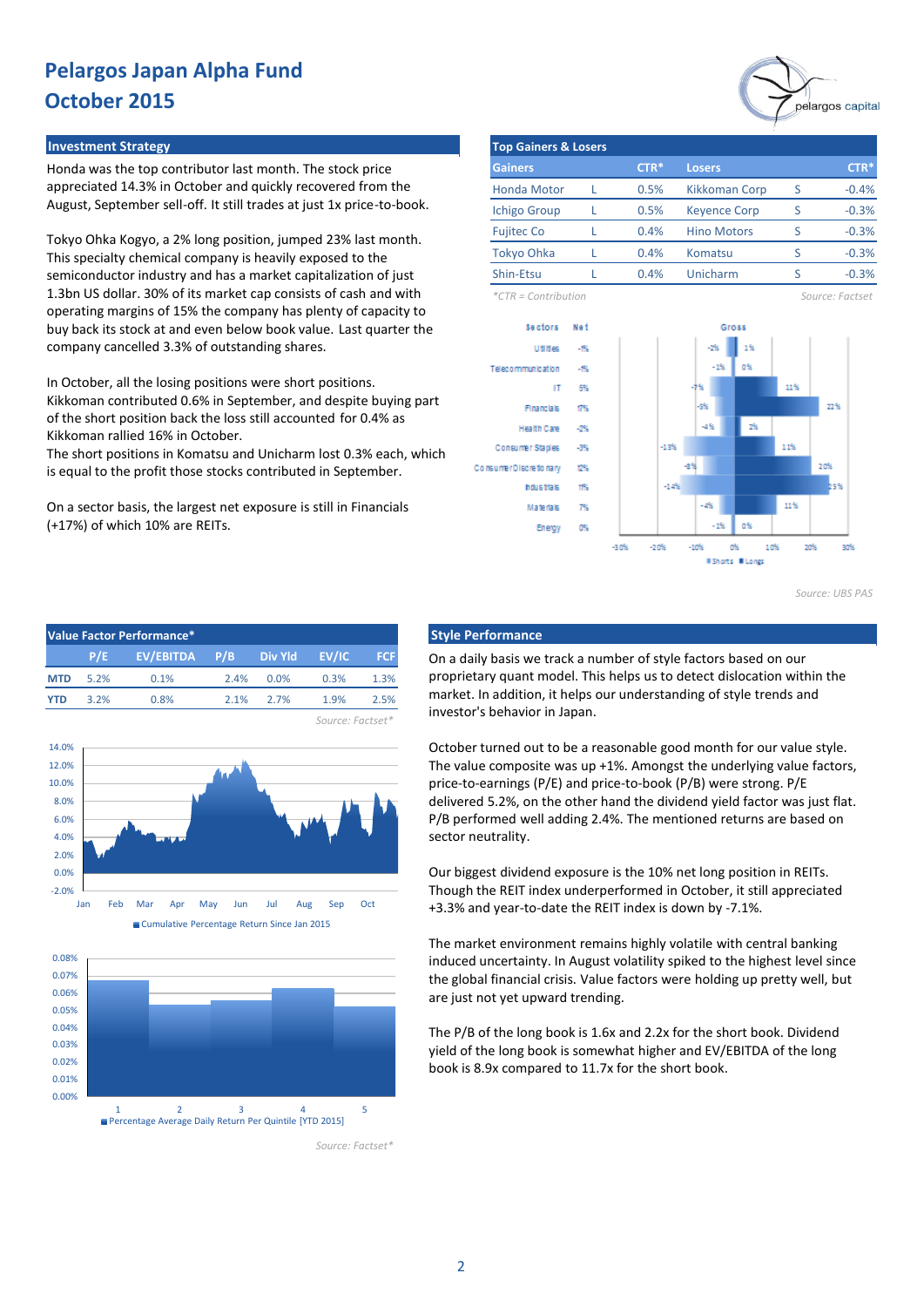### **Risk Measurement and Management**

The chart below shows the rolling 12-month net and gross exposure for the fund. The exposures are shown as 10 (trading) days moving averages.

Over the past 12 months the gross exposure ranged between 150-180%, and stood at 178% gross exposure at the end of October.

The net exposure increased with the market rally and in addition we took off the put option hedge. At the end of the month the net exposure stood at 46% and with that the ex-ante volatility based on 5 year monthly data reached 8.1%.



| <b>Fund Overview</b>   |       |                 |
|------------------------|-------|-----------------|
|                        | Long  | <b>Short</b>    |
| Price to Earnings (PE) | 18.1  | 22.9            |
| EV/EBITDA              | 8.9   | 11.7            |
| Price to Book (PB)     | 1.6   | 2.2             |
| <b>Dividend Yield</b>  | 1.8   | 1.5             |
| EV/IC                  | 1.1   | 2.0             |
| 1 month momentum       | 9.2   | 8.4             |
| 6 month momentum       | 4.0   | $-1.0$          |
| 9 month momentum       | 17.5  | 5.8             |
| Earnings momentum (1M) | 14.0  | 0.7             |
| Earnings momentum (3M) | 17.7  | 1.3             |
| <b>CFROI</b>           | 7.0%  | 8.6%            |
| Cash/MarketValue       | 31.4% | 21.8%           |
|                        |       | Source: Factset |
| <b>Style Exposure</b>  |       |                 |
|                        | Long  | <b>Short</b>    |
| <b>Beta</b>            | 0.9   | 1.0             |
| Volatility             | 20.2% | 21.6%           |
| Debt-to-equity         | 15%   | 38%             |
|                        |       | Source: UBS PAS |
|                        |       |                 |

| 0%                                | <b>Risk Statistics Delta Adjusted</b>  |                        |
|-----------------------------------|----------------------------------------|------------------------|
|                                   | Volatility (ex-ante; 1yr daily data)   | 10.0%                  |
| <b>Exposure [L]</b>               | Volatility (ex-ante; 5yr monthly data) | 8.1%                   |
| xposure [R]                       | Var (99%, 5 days)                      | 1.8%                   |
|                                   | Beta (ex-ante)                         | 0.27                   |
| Source: BNY Mellon Fund Services* |                                        | Source: GS and UBS PAS |

#### **Outlook**

*Strategic Framework - Outlook 2nd half of 201*5

Economic data is normalizing after last year's VAT hike. Finally underlying trends are meaningful again. The Japanese economy is not in great shape, neither is the global economy. The Japanese economic data remains lackluster though the weak Japanese Yen continues to be a support for this rather dull economy. The most interesting development is the volatility spill-over from currency and commodity markets into fixed income, and as of mid-June, finally into equities. Central banks aimed to suppress risk premia/volatility through monetary activism and 'achieved' the lowest long dated bond yields in centuries. A healthy financial system can cope with volatility. Accepting price swings yields the most efficient capital allocation. It rewards savvy market participants and punishes misjudgment as well as excessively leveraged risk taking. The manipulation of market segments by central bankers results in underestimating risk and introduces second and third order effects of unintended consequences. Not all prices can be controlled all the time. Ultra low interest rates did not matter for a long time and now that the US Fed wants to 'normalize' interest rates currency markets need to re-price for policy divergence. The single most important economic variable for the second half of 2015 is the US dollar. As long as the US dollar appreciation and sell-off in long-dated bonds is gradual, the repercussion for the US economy remains limited and the Japanese market can continue its ascent.

### *Tactical assessment – Outlook November 2015*

Our base case is for a gradual climb higher in share prices into year end. Sentiment indicators have recovered from extremely bearish levels in September and the ensuing bounce in risk assets played out as expected. Post the impulsive bounce a period of consolidation will most likely be followed by gradually higher share prices. The FED seems utterly lost in its short-termism. By being data dependent the FED admitted its failure to forecast and short term noise will determine the timing of the first rate increase. Market participants again expect a rate hike in December and the FED will have to deliver it with a very dovish message as liquidity in the month of December tends to be very poor. In the meantime, the trading mantra is 'bad news is good news'. In the US, valuations are at extremes, corporate profits to GDP are at extremes, revenue growth has turned negative as did earnings growth despite massive share buybacks. In addition, FED support for risk assets is diminishing. The aim to normalize rates led to tight global liquidity through the US dollar appreciation, therefore a bear market in risk assets becomes increasingly likely.

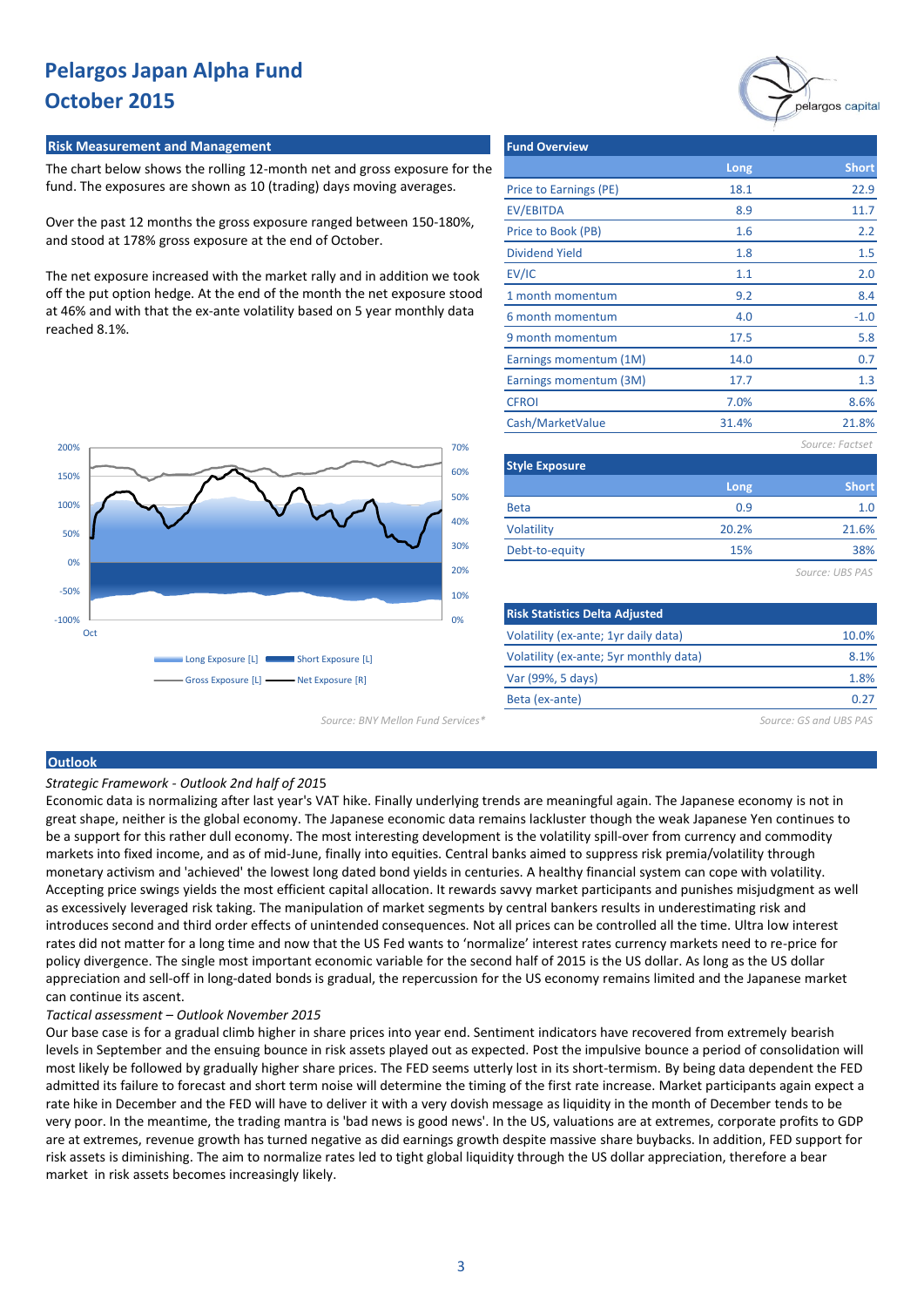

| <b>Historic Fund Performance (Monthly)</b> |        |                                   |       |  |
|--------------------------------------------|--------|-----------------------------------|-------|--|
| 'Jan                                       | NFebru | $\blacksquare$ Mar $\blacksquare$ | - Apr |  |

|                    | Jan      | Feb      | Mar       | Apr      | May      | <b>Jun</b> | Jul      | Aug      | Sep      | Oct      | <b>Nov</b> | <b>Dec</b> |
|--------------------|----------|----------|-----------|----------|----------|------------|----------|----------|----------|----------|------------|------------|
| <b>Class A EUR</b> |          |          |           |          |          |            |          |          |          |          |            |            |
| 2015               | $-1.28%$ | 4.85%    | $-0.32%$  | 3.21%    | 2.54%    | $-1.63%$   | $-3.07%$ | $-3.05%$ | 2.42%    | 1.83%    |            |            |
| 2014               | $-3.21%$ | $-0.64%$ | $-0.59\%$ | $-1.03%$ | $-2.28%$ | 1.40%      | 0.19%    | $-0.64%$ | 2.01%    | $-1.94%$ | $-1.28%$   | 0.92%      |
| 2013               | 4.99%    | $-0.58%$ | 6.55%     | 6.10%    | $-1.05%$ | $-0.78%$   | 0.26%    | $-0.91%$ | 1.08%    | $-0.79%$ | 1.35%      | 1.61%      |
| 2012               | $-1.43%$ | 3.77%    | 1.31%     | $-1.26%$ | $-3.88%$ | 1.72%      | 0.79%    | 0.89%    | 1.28%    | 0.54%    | 2.53%      | 3.78%      |
| 2011               | 0.84%    | $-0.06%$ | $-1.56%$  | 0.10%    | $-0.19%$ | 0.38%      | $-0.01%$ | $-3.68%$ | 0.64%    | $-0.41%$ | $-2.64%$   | 1.64%      |
| 2010               | 0.65%    | $-0.25%$ | 3.27%     | 3.16%    | $-2.71%$ | $-1.27%$   | 1.12%    | $-0.39%$ | 0.82%    | 1.03%    | 1.28%      | 1.75%      |
| 2009               | 0.35%    | 1.62%    | $-0.76%$  | $-0.71%$ | 0.98%    | 1.03%      | $-1.84%$ | 2.07%    | $-1.61%$ | $-0.40%$ | $-3.37%$   | 3.19%      |
|                    |          |          |           |          |          |            |          |          |          |          |            |            |

### **Class B EUR**

| 2015 | $-1.24%$ | 4.89%    | $-0.27%$ | 3.25%    | 2.57%    | $-1.67%$ | $-2.94%$ | $-3.01%$ | 2.46%    | 1.88%    |          |       |
|------|----------|----------|----------|----------|----------|----------|----------|----------|----------|----------|----------|-------|
| 2014 | $-3.16%$ | $-0.60%$ | $-0.56%$ | $-0.99%$ | $-2.24%$ | 1.44%    | 0.23%    | $-0.60%$ | 2.06%    | $-1.89%$ | $-1.24%$ | 0.96% |
| 2013 | 5.35%    | $-0.58%$ | 6.98%    | 6.48%    | $-1.07%$ | $-0.78%$ | 0.31%    | $-0.92%$ | 1.18%    | $-0.80%$ | 1.46%    | 1.73% |
| 2012 | $-1.38%$ | 3.81%    | 1.35%    | $-1.21%$ | $-3.83%$ | 1.76%    | 0.84%    | 0.93%    | 1.32%    | 0.58%    | 2.50%    | 4.06% |
| 2011 | 0.93%    | $-0.03%$ | $-1.55%$ | 0.14%    | $-0.14%$ | 0.42%    | 0.03%    | $-3.63%$ | 0.69%    | $-0.38%$ | $-2.60%$ | 1.68% |
| 2010 | 0.73%    | $-0.23%$ | 3.52%    | 3.39%    | $-2.83%$ | $-1.31%$ | 1.23%    | $-0.37%$ | 0.91%    | 1.13%    | 1.40%    | 1.89% |
| 2009 | 2.07%    | 1.67%    | $-0.73%$ | $-0.67%$ | 1.34%    | 1.13%    | $-1.93%$ | 2.24%    | $-1.68%$ | $-0.39%$ | $-2.99%$ | 2.84% |
| 2008 |          |          |          |          |          |          | 0.96%    | $-1.35%$ | 1.40%    | 3.44%    | 0.52%    | 1.39% |

| <b>Historic Fund Performance (Yearly)</b> |       |          |        |        |          |       |       |       |  |  |  |  |
|-------------------------------------------|-------|----------|--------|--------|----------|-------|-------|-------|--|--|--|--|
|                                           | 2015  | 2014     | 2013   | 2012   | 2011     | 2010  | 2009  | 2008  |  |  |  |  |
| <b>Class A EUR</b>                        | 5.27% | $-6.99%$ | 18.86% | 10.24% | $-4.96%$ | 8.66% | 0.36% |       |  |  |  |  |
| <b>Class B EUR</b>                        | 5.71% | $-6.52%$ | 20.57% | 10.95% | $-4.48%$ | 9.67% | 2.75% | 6.46% |  |  |  |  |

| <b>Fund Facts</b>                 |                              | <b>Fund Facts</b>                         |                                         |
|-----------------------------------|------------------------------|-------------------------------------------|-----------------------------------------|
| <b>Investment Manager</b>         | <b>Pelargos Capital</b>      | <b>Fund Size in EUR</b>                   | €94,981,334                             |
| <b>Legal Status</b>               | FGR (fund for joint account) | <b>Fund Size in USD</b>                   | \$104,536,456                           |
| <b>Fiscal Status</b>              | VBI (tax exempt)             | <b>Participations Outstanding Class A</b> | 436                                     |
| <b>Dividend Policy</b>            | Reinvestment                 | <b>Participations Outstanding Class B</b> | 62,382                                  |
| <b>Base Currency</b>              | <b>EUR</b>                   | <b>Minimum Subscription Class A</b>       | <b>EUR 10,000</b>                       |
| <b>ISIN Class A EUR</b>           | NL0009051887                 | <b>Minimum Subscription Class B</b>       | <b>EUR 10,000</b>                       |
| <b>ISIN Class B EUR</b>           | NL0001118015                 | <b>Dealing Day</b>                        | First business day of each month        |
| <b>Inception Date Class A EUR</b> | January 2009                 | <b>Subscription</b>                       | Any dealing day, 5 business days notice |
| <b>Inception Date Class B EUR</b> | <b>July 2008</b>             | <b>Redemption</b>                         | 15 business days notice                 |
|                                   |                              | <b>Management Fee Class A</b>             | 1.5%                                    |
| <b>Company Facts</b>              |                              | <b>Management Fee Class B</b>             | 1.0%                                    |
| <b>Firm AUM in EUR</b>            | € 236,345,347                | <b>Performance Fee Class A</b>            | 20% subject to High Watermark           |
| <b>Firm AUM in USD</b>            | \$260,121,689                | <b>Performance Fee Class B</b>            | 15% subject to High Watermark           |
|                                   |                              | <b>Early Redemption Fee</b>               | max 1% (accrues to Fund)                |
|                                   |                              | <b>Lock-up Class B</b>                    | 1 year                                  |